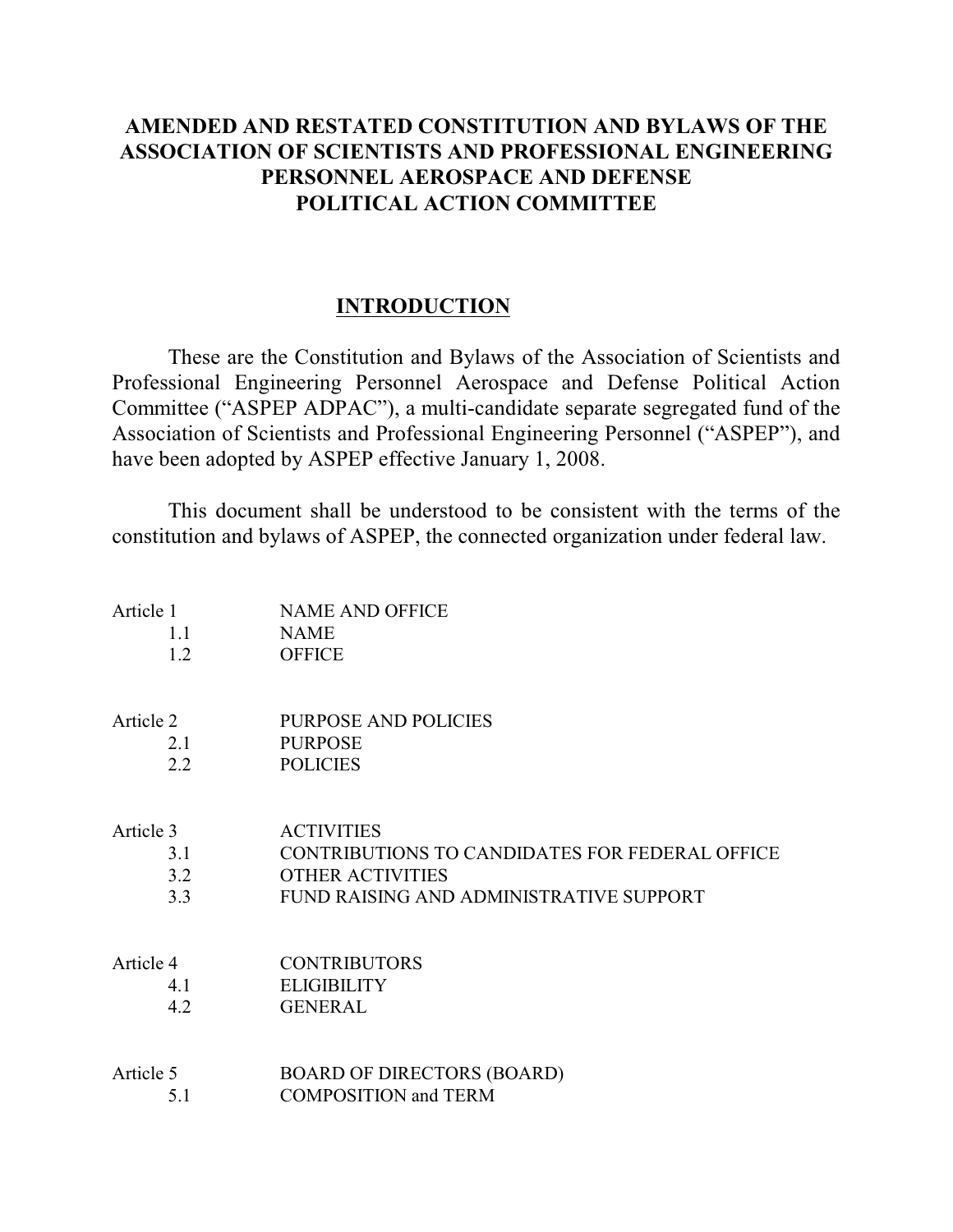| 5.2       | BOARD MEETINGS                |
|-----------|-------------------------------|
| 5.2.1     | Regular and Special           |
| 5.2.2     | Quorum                        |
| 5.3       | <b>OFFICERS</b>               |
| 5.4       | <b>BONDING</b>                |
| 5.5       | <b>CAMPAIGN CONTRIBUTIONS</b> |
| Article 6 | LIABILITY                     |

Article 7 PARLIAMENTARY RULES OF PROCEDURE

Article 8 AMENDMENTS

## **Article 1 NAME AND OFFICE**

1.1 NAME

The name of this separate segregated fund shall be the Association of Scientists and Professional Engineering Personnel Aerospace and Defense Political Action Committee ("ASPEP ADPAC").

1.2 OFFICE

The headquarters of ASPEP ADPAC shall be at 1236 Brace Rd., Suite G, Cherry Hill, NJ, 08034.

### **Article 2**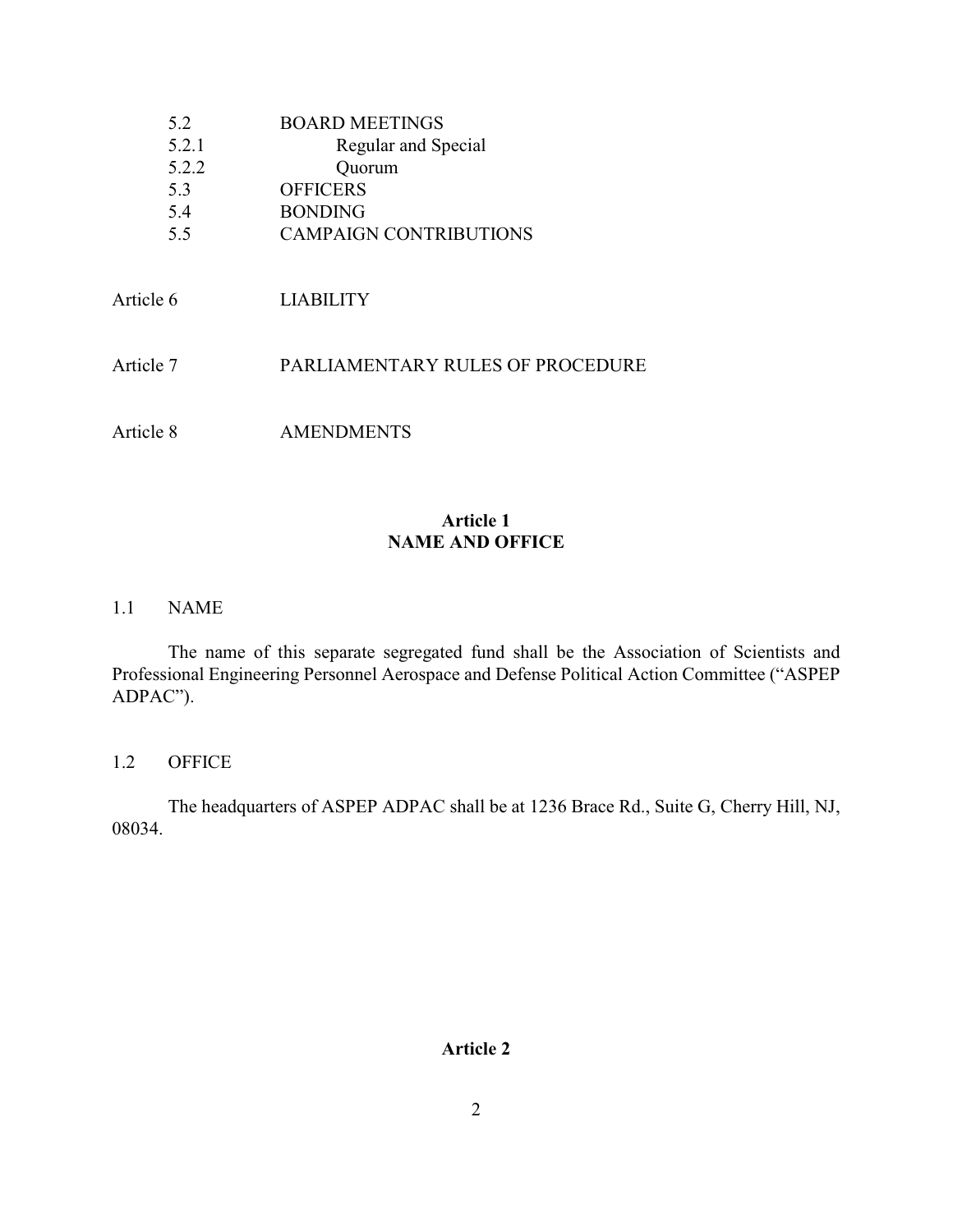#### **PURPOSE AND POLICIES**

#### 2.1 PURPOSE

ASPEP ADPAC is intended to be a multi-candidate political action committee, connected to ASPEP, an independent labor organization representing scientists and engineers, principally in the aerospace, defense and related industries. As such, ASPEP ADPAC will support candidates for federal office who are committed to pursuing technological developments deemed critical to strengthening our economy and advancing the standard of living for all citizens, and to supporting scientists and engineers in the aerospace, defense and related industries, including research and development in those industries.

ASPEP ADPAC will also seek to educate and lobby on behalf of aerospace and defense employees, generally promoting economic and social welfare. Further, ASPEP ADPAC shall work for good government and democratic processes and encourage its members to exercise their full rights and responsibilities of U.S. citizenship. ASPEP ADPAC shall urge the nation to pursue, and shall strive for high ethical conduct in all levels of government, as well as in human relations.

### 2.2 POLICIES

a. ADPAC shall not be affiliated with any party organization, but may assist and cooperate with political organizations having like purposes.

b. ADPAC shall keep its contributors informed of its activities by periodic bulletins and/or newsletters.

c. ADPAC shall conduct its affairs in a professional and forthright manner.

### **Article 3 ACTIVITIES**

#### 3.1. CONTRIBUTIONS TO CANDIDATES FOR FEDERAL OFFICE

ASPEP ADPAC shall engage in lawful activity designed to implement and further its purposes and policies. Principally, ASPEP ADPAC shall contribute to candidates for federal office whose views and actions advance the values, interests and plans of ASPEP ADPAC.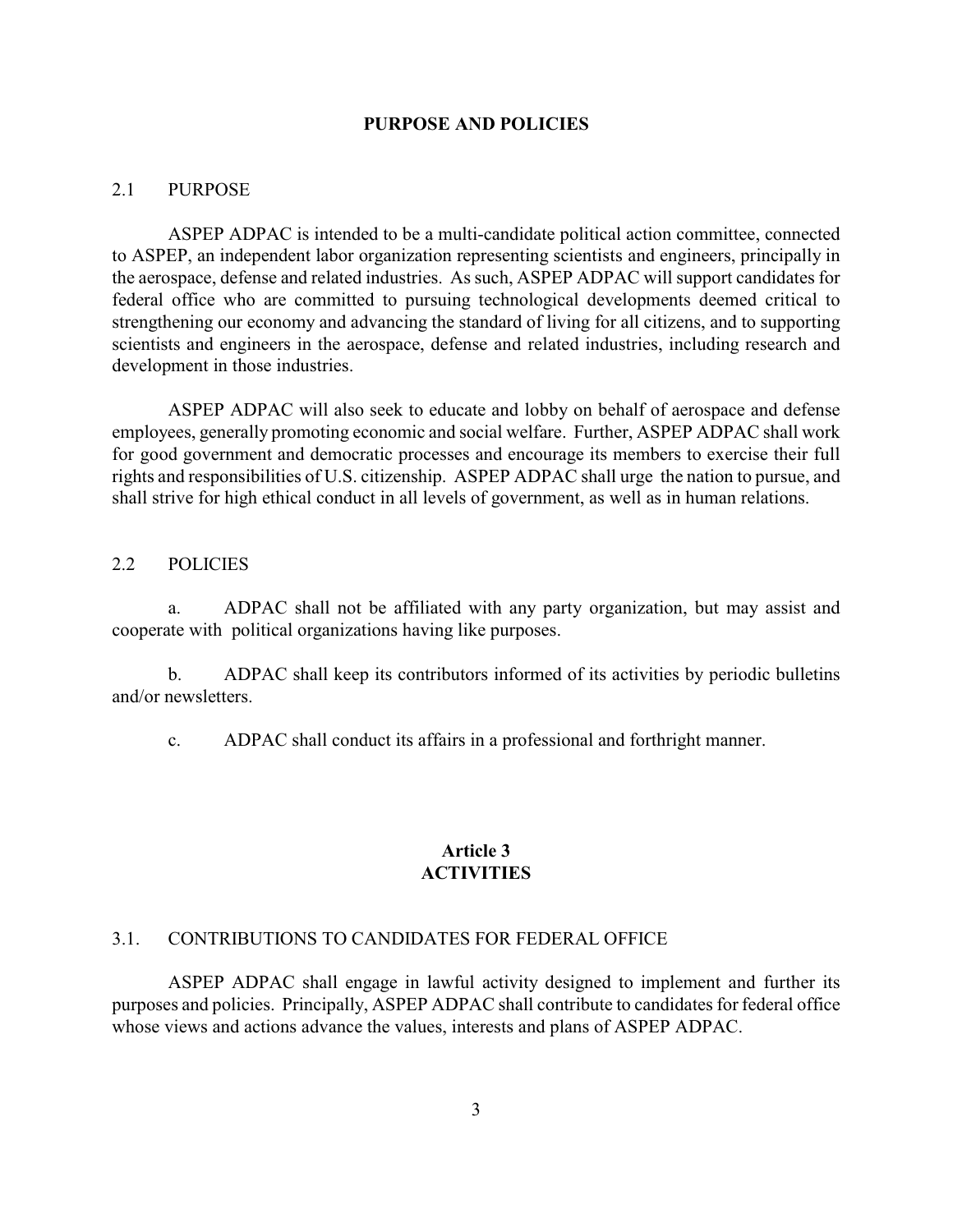### 3.2 OTHER ACTIVITIES

ASPEP ADPAC may also establish positions and set goals on behalf of its contributors, pursue steps necessary to establish federal or state legislation that fulfills the desired objectives, testify before federal or state legislatures or regulatory agencies regarding matters of interest to ASPEP ADPAC, prepare and circulate publications to contributors, lease or own property, and expend funds (in addition to the making of contributions to the campaigns of federal candidates).

#### 3.3 FUND RAISING AND ADMINISTRATIVE SUPPORT

a. ASPEP ADPAC may raise funds required to support its activities by contributions from ASPEP members and others consistent with the requirements of the Federal Election Campaign Act, as amended.

b. ASPEP may assume responsibility for the administrative expenses of ASPEP ADPAC, as consistent with federal law, and may, among other things, supply administrative personnel to ASPEP ADPAC.

## **Article 4 CONTRIBUTORS**

#### 4.1 ELIGIBILITY

Any aerospace or defense employee, including engineers, scientists, technical, managerial, administrative, office or production workers shall be eligible to contribute to ASPEP ADPAC. However, contributions will be solicited only on a basis consistent with the limitations imposed on connected, multi-candidates political action committees under the Federal Election Campaign Act, as amended.

Also eligible to contribute are persons employed at colleges or universities, consultants and other self-employed persons in aerospace, defense, or any related occupation. Persons formerly in such positions are also eligible to contribute.

## 4.2 GENERAL

ASPEP ADPAC reserves the right to reject contributions from any person whose contributions may be unlawful under the Federal Election Campaign Act.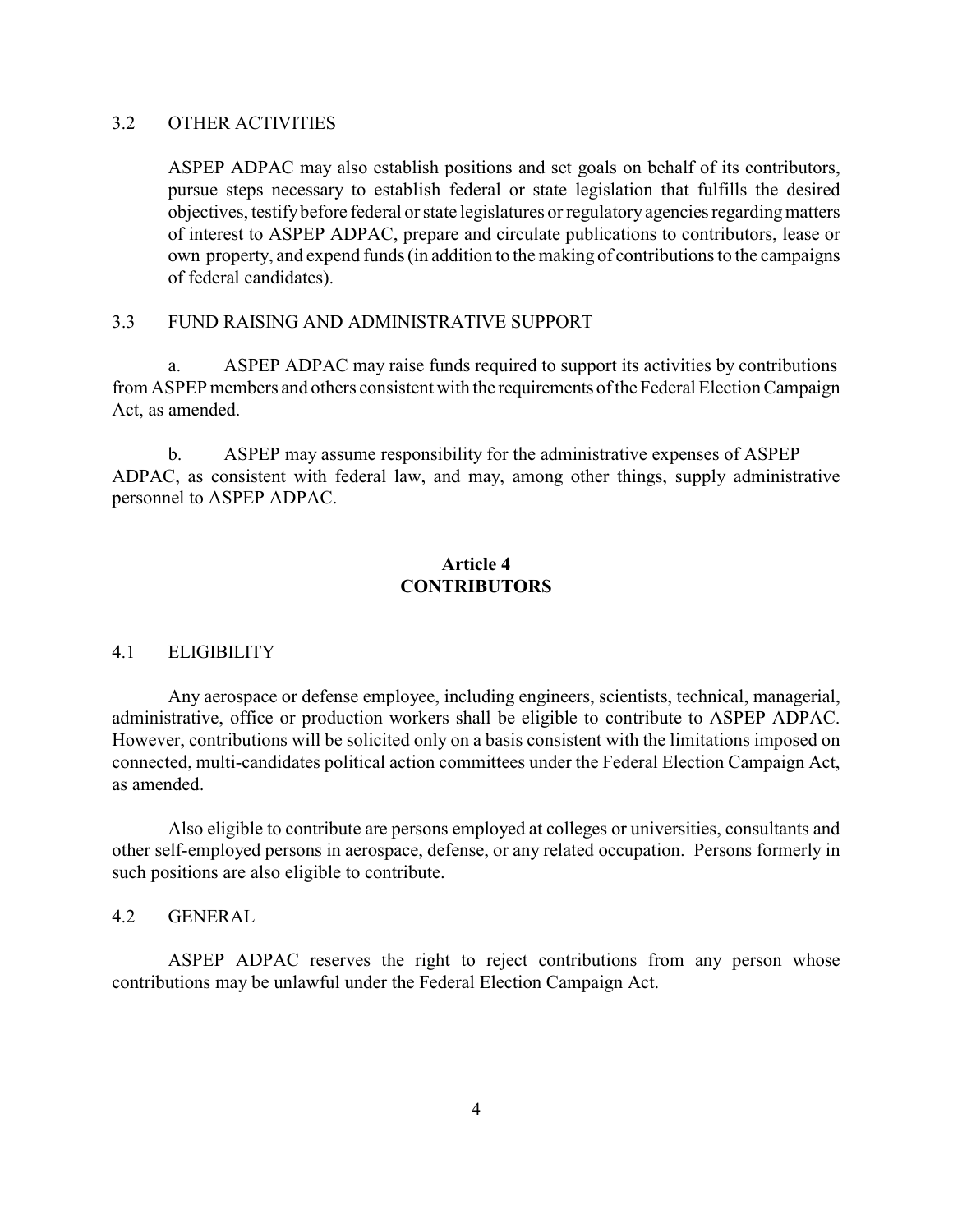## **Article 5 BOARD OF DIRECTORS (BOARD)**

#### 5.1 COMPOSITION and TERM

ASPEP ADPAC shall be governed by a Board of Directors (Board). The Executive Board of ASPEP shall serve as the Board of Directors of ASPEP ADPAC, except that all members of the Board shall be contributors to ASPEP ADPAC. Members of the Board shall serve without compensation.

#### 5.2 BOARD MEETINGS

### 5.2.1 Regular and Special

The Board shall meet at least once each year, or more if called into session by the President. Whenever time or nature of business does not permit a meeting, voting may be conducted by mail, electronic mail or telephone and shall be regarded as an official act upon proper recording of the vote. A majority of the Board may request a special meeting. The special meeting shall be convened within one week of the receipt of such request.

#### 5.2.2 Quorum

A majority of the Board shall constitute a quorum.

#### 5.3 OFFICERS

The officers of the ASPEP Executive Board shall serve as the officers of ASPEP ADPAC, unless disqualified by virtue of not contributing to ASPEP ADPAC, in which instance eligible members of the Board shall elect from their members a President and Treasurer (and may elect an Assistant Treasurer, as needed). The President shall convene and preside at meetings of the Board. The Treasurer shall assume responsibilities of a treasurer of a political action committee set forth under the Federal Election Campaign Act, as amended.

## 5.4 BONDING and INDEMNIFICATION

Employees and officers of ASPEP ADPAC and of ASPEP who handle ADPAC funds shall be bonded. The Treasurer (and any Assistant Treasurer) shall be indemnified by ASPEP for claims brought against them, except in cases of intentional misconduct or gross negligence.

### 5.5 CAMPAIGN CONTRIBUTIONS